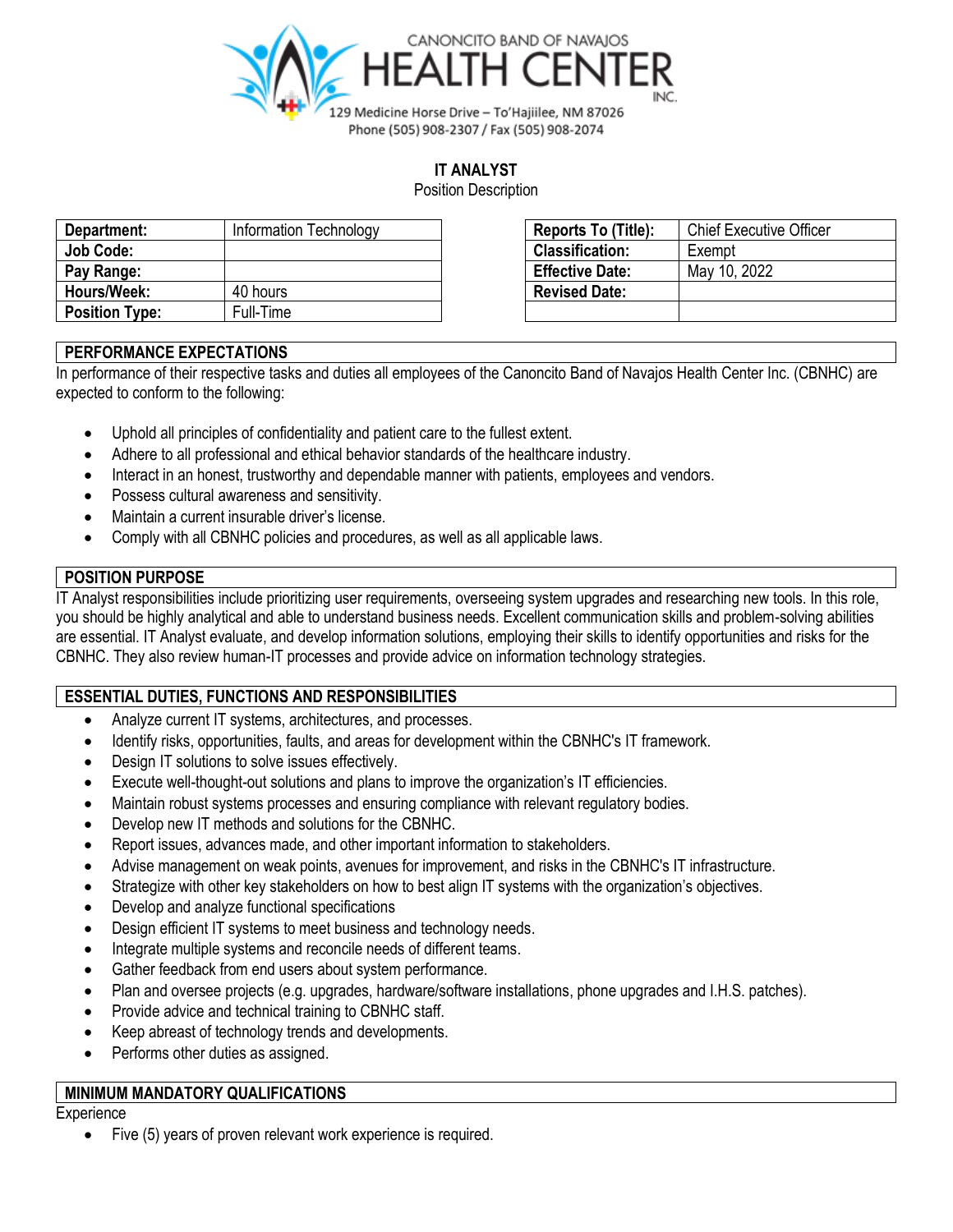

# **IT ANALYST**

#### Position Description

Education

• Bachelor's Degree in Computer Science, Information Technology, Engineering or relevant field.

Mandatory Knowledge, Skills, Abilities and Other Qualifications

- Must be able to carry out the essential duties, functions and responsibilities.
- Strong working knowledge of computers and software applications.
- Ability to support and maintain major Information Technology (IT) systems including hardware and software administration, RPMS, Electronic Health Record System (EHRS), Windows and UNIX base servers, LAN/WAN systems.
- Excellent diagnostic and problem solving skills.
- Outstanding organizational and time-management skills.
- Advanced computer literacy; strong knowledge of current up-to-date computer hardware and software.
- Strong understanding of directory, file structure, systems, networking, user & permission management, and technical support.
- Good knowledge of internet security and data privacy principles.
- Experience in project management.
- Knowledge of databases, system security and troubleshooting.
- Up-to-date insight into the latest developments in the information technology sphere.
- Knowledge of industry best practices and experience with both hardware and software systems.
- A team player with excellent communication and interpersonal skills.
- Must be able to maintain confidentiality at all times.
- Clean background check and clean drug screen.
- Ability to perform other duties as assigned.

## **PREFERRED QUALIFICATIONS**

- Bilingual skills in English and the Navajo language.
- Master's degree in Information Technology, Computer Science, Engineering or relevant field.
- Certification and proficiency in a coding language (.NET, Visual Basic, C++, or SQL).

## **WORK ENVIRONMENT**

The work environment characteristics described here are representative of those an employee encounters while performing the primary functions of this job. Normal office conditions exist, and the noise level in the work environment can vary from low to moderate. Limited overnight travel may be required from time to time. This position may be exposed to certain health risks that are inherent when working within a health center facility.

## Physical Demands

The physical demands described here are representative of those that must be met by an employee to successfully perform the primary functions of this job. While performing the duties of this job, the employee may be required to frequently stand, walk, sit, bend, twist, talk and hear. There may be prolonged periods of sitting, keyboarding, reading, as well as driving or riding in transport vehicles. The employee must occasionally lift and/or move up to 50 pounds. Specific vision abilities required by this job include reading, distance, computer, and color vision. Taking and hearing are essential to communicate with patients, vendors and staff.

## Mental Demands

There are a number of deadlines associated with this position. The employee must also multi-task and interact with a wider variety of people on various and, at times, complicated issues.

## **OTHER**

• All employees must uphold all principles of confidentiality, HIPAA and patients care to the fullest extent. This position has access to sensitive information and a breach of these principles will be grounds for immediate termination.